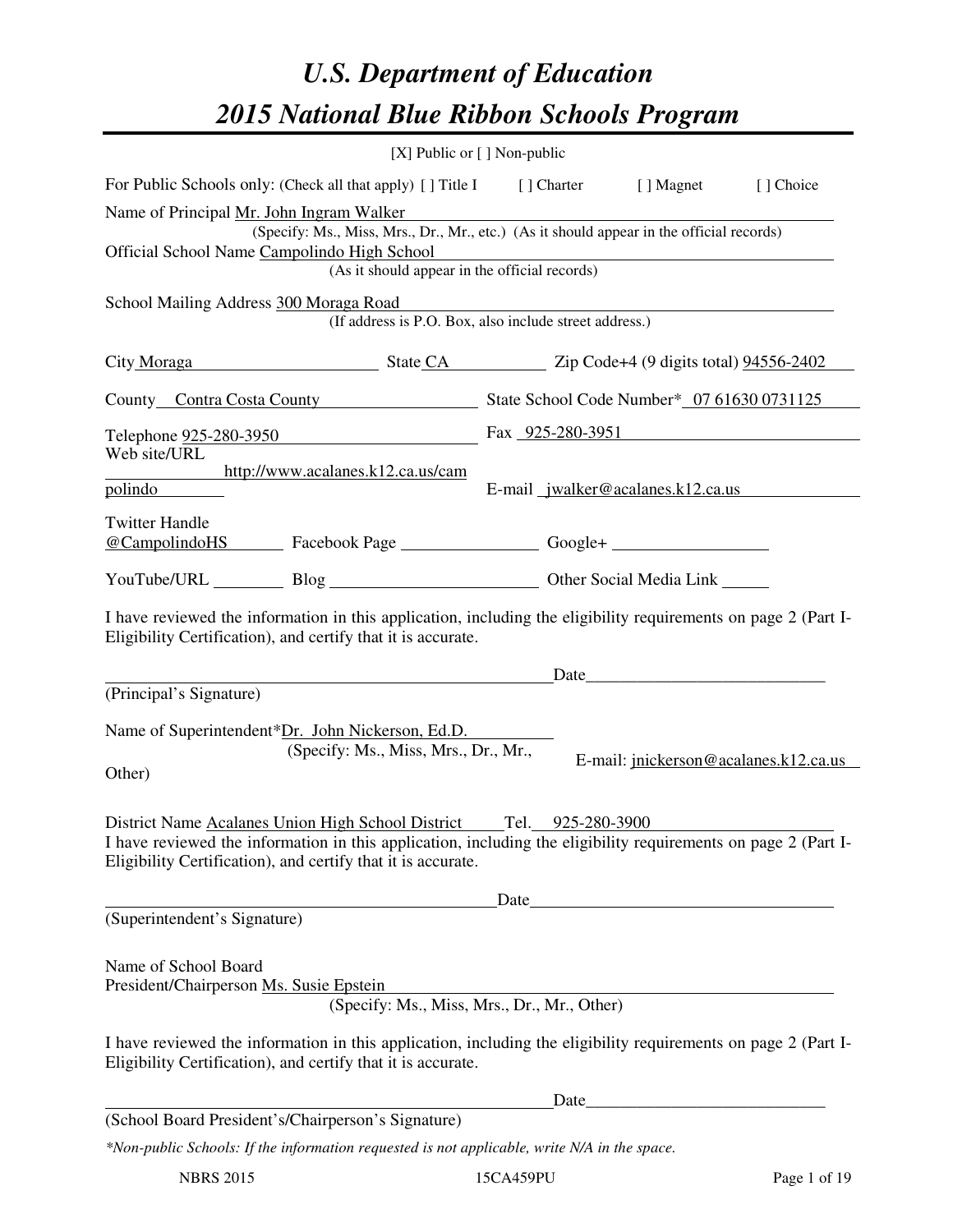#### **Include this page in the school's application as page 2.**

The signatures on the first page of this application (cover page) certify that each of the statements below, concerning the school's eligibility and compliance with U.S. Department of Education and National Blue Ribbon Schools requirements, are true and correct.

- 1. The school configuration includes one or more of grades K-12. (Schools on the same campus with one principal, even a K-12 school, must apply as an entire school.)
- 2. The school has made its Annual Measurable Objectives (AMOs) or Adequate Yearly Progress (AYP) each year for the past two years and has not been identified by the state as "persistently dangerous" within the last two years.
- 3. To meet final eligibility, a public school must meet the state's AMOs or AYP requirements in the 2014-2015 school year and be certified by the state representative. Any status appeals must be resolved at least two weeks before the awards ceremony for the school to receive the award.
- 4. If the school includes grades 7 or higher, the school must have foreign language as a part of its curriculum.
- 5. The school has been in existence for five full years, that is, from at least September 2009 and each tested grade must have been part of the school for the past three years.
- 6. The nominated school has not received the National Blue Ribbon Schools award in the past five years: 2010, 2011, 2012, 2013, or 2014.
- 7. The nominated school has no history of testing irregularities, nor have charges of irregularities been brought against the school at the time of nomination. The U.S. Department of Education reserves the right to disqualify a school's application and/or rescind a school's award if irregularities are later discovered and proven by the state.
- 8. The nominated school or district is not refusing Office of Civil Rights (OCR) access to information necessary to investigate a civil rights complaint or to conduct a district-wide compliance review.
- 9. The OCR has not issued a violation letter of findings to the school district concluding that the nominated school or the district as a whole has violated one or more of the civil rights statutes. A violation letter of findings will not be considered outstanding if OCR has accepted a corrective action plan from the district to remedy the violation.
- 10. The U.S. Department of Justice does not have a pending suit alleging that the nominated school or the school district as a whole has violated one or more of the civil rights statutes or the Constitution's equal protection clause.
- 11. There are no findings of violations of the Individuals with Disabilities Education Act in a U.S. Department of Education monitoring report that apply to the school or school district in question; or if there are such findings, the state or district has corrected, or agreed to correct, the findings.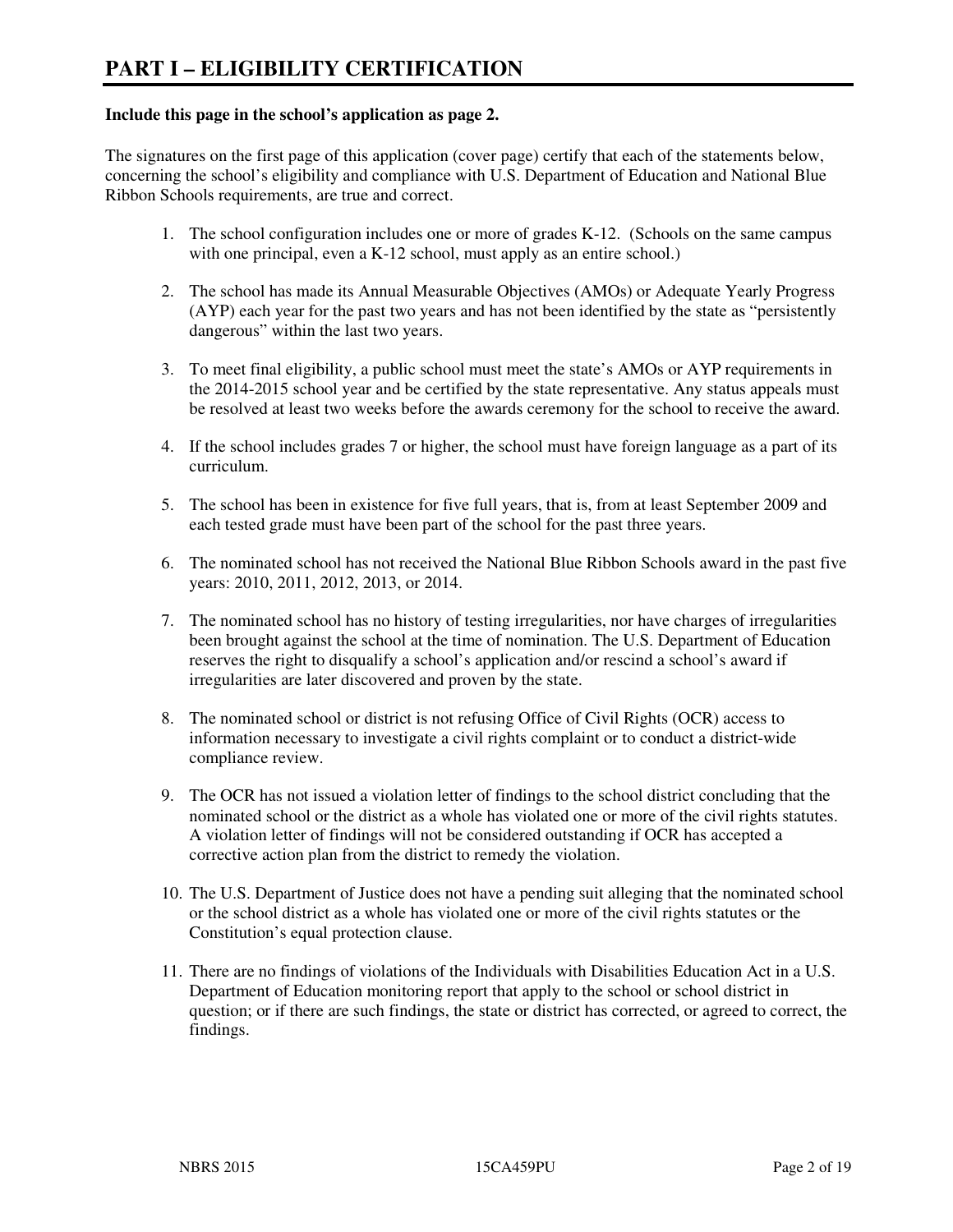# **PART II - DEMOGRAPHIC DATA**

#### **All data are the most recent year available.**

**DISTRICT** (Question 1 is not applicable to non-public schools)

| -1. | Number of schools in the district<br>(per district designation): | $\underline{0}$ Elementary schools (includes K-8)<br>0 Middle/Junior high schools<br>5 High schools |
|-----|------------------------------------------------------------------|-----------------------------------------------------------------------------------------------------|
|     |                                                                  | $0 K-12$ schools                                                                                    |

5 TOTAL

**SCHOOL** (To be completed by all schools)

- 2. Category that best describes the area where the school is located:
	- [] Urban or large central city
	- [ ] Suburban with characteristics typical of an urban area
	- [X] Suburban
	- [ ] Small city or town in a rural area
	- [ ] Rural
- 3. 3 Number of years the principal has been in her/his position at this school.
- 4. Number of students as of October 1 enrolled at each grade level or its equivalent in applying school:

| Grade                           | # of         | # of Females | <b>Grade Total</b> |
|---------------------------------|--------------|--------------|--------------------|
|                                 | <b>Males</b> |              |                    |
| <b>PreK</b>                     | 0            | $\theta$     | $\theta$           |
| K                               | 0            | $\theta$     | $\theta$           |
| 1                               | 0            | 0            | $\theta$           |
| $\mathbf{2}$                    | 0            | 0            | 0                  |
| 3                               | 0            | 0            | 0                  |
| 4                               | 0            | 0            | 0                  |
| 5                               | 0            | 0            | $\theta$           |
| 6                               | 0            | $\Omega$     | $\theta$           |
| 7                               | 0            | $\Omega$     | 0                  |
| 8                               | 0            | 0            | 0                  |
| 9                               | 156          | 162          | 318                |
| 10                              | 158          | 169          | 327                |
| 11                              | 167          | 142          | 309                |
| 12                              | 141          | 159          | 300                |
| <b>Total</b><br><b>Students</b> | 622          | 632          | 1254               |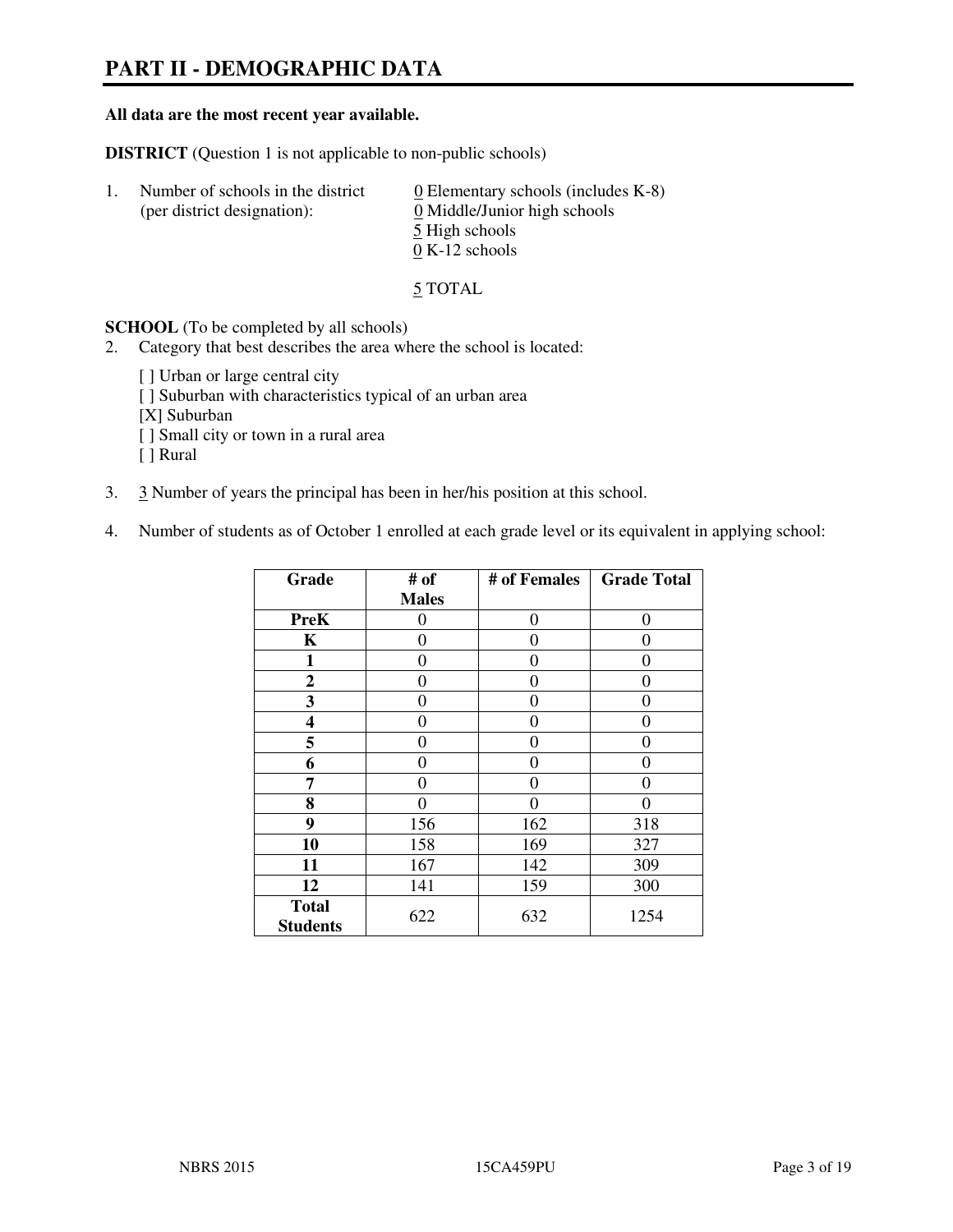5. Racial/ethnic composition of  $\frac{0}{13}$  % American Indian or Alaska Native the school:  $\frac{13}{8}$  Asian 13 % Asian 1 % Black or African American 7 % Hispanic or Latino 1 % Native Hawaiian or Other Pacific Islander 68 % White 9 % Two or more races **100 % Total** 

(Only these seven standard categories should be used to report the racial/ethnic composition of your school. The Final Guidance on Maintaining, Collecting, and Reporting Racial and Ethnic Data to the U.S. Department of Education published in the October 19, 2007 *Federal Register* provides definitions for each of the seven categories.)

6. Student turnover, or mobility rate, during the 2013 - 2014 year: 4%

This rate should be calculated using the grid below. The answer to (6) is the mobility rate.

| <b>Steps For Determining Mobility Rate</b>         | Answer |  |
|----------------------------------------------------|--------|--|
| $(1)$ Number of students who transferred to        |        |  |
| the school after October 1, 2013 until the         | 12     |  |
| end of the school year                             |        |  |
| (2) Number of students who transferred             |        |  |
| <i>from</i> the school after October 1, 2013 until | 35     |  |
| the end of the school year                         |        |  |
| (3) Total of all transferred students [sum of      | 47     |  |
| rows $(1)$ and $(2)$ ]                             |        |  |
| (4) Total number of students in the school as      | 1264   |  |
| of October 1                                       |        |  |
| $(5)$ Total transferred students in row $(3)$      |        |  |
| divided by total students in row (4)               | 0.037  |  |
| $(6)$ Amount in row $(5)$ multiplied by 100        |        |  |

7. English Language Learners (ELL) in the school: 1 %

6 Total number ELL

Number of non-English languages represented: 17 Specify non-English languages: Spanish, Vietnamese, Cantonese, Korean, Tagalog, Japanese, Mandarin, Armenian, Farsi, French, German, Russian, Thai, Ukrainian, Romanian, Serbo-Croatian, Toishanese

8. Students eligible for free/reduced-priced meals:  $3\%$ 

Total number students who qualify:  $\frac{32}{2}$ 

# **Information for Public Schools Only - Data Provided by the State**

The state has reported that  $12\%$  of the students enrolled in this school are from low income or disadvantaged families based on the following subgroup(s): Students eligible for free/reduced-priced meals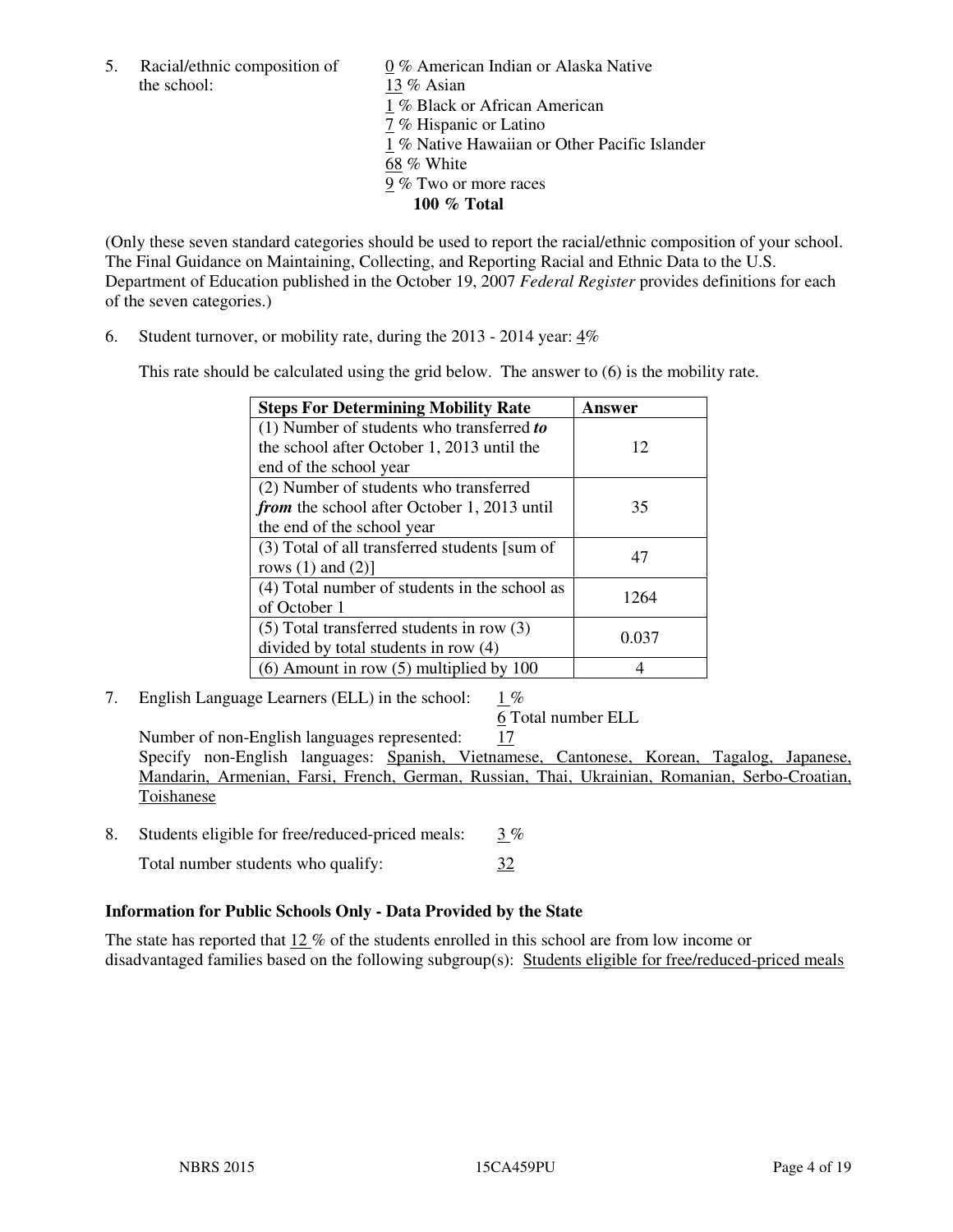126 Total number of students served

Indicate below the number of students with disabilities according to conditions designated in the Individuals with Disabilities Education Act. Do not add additional categories.

| <u>marritano with Disachitity Buatanon ritti Do not auu auunchai talegorito.</u> |                                         |
|----------------------------------------------------------------------------------|-----------------------------------------|
| 10 Autism                                                                        | $\underline{0}$ Orthopedic Impairment   |
| 0 Deafness                                                                       | 22 Other Health Impaired                |
| 0 Deaf-Blindness                                                                 | 91 Specific Learning Disability         |
| 19 Emotional Disturbance                                                         | 6 Speech or Language Impairment         |
| 0 Hearing Impairment                                                             | 1 Traumatic Brain Injury                |
| 0 Mental Retardation                                                             | 0 Visual Impairment Including Blindness |
| 0 Multiple Disabilities                                                          | 0 Developmentally Delayed               |
|                                                                                  |                                         |

10. Use Full-Time Equivalents (FTEs), rounded to nearest whole numeral, to indicate the number of personnel in each of the categories below:

|                                       | <b>Number of Staff</b> |
|---------------------------------------|------------------------|
| Administrators                        |                        |
| Classroom teachers                    | 61                     |
| Resource teachers/specialists         |                        |
| e.g., reading, math, science, special | 5                      |
| education, enrichment, technology,    |                        |
| art, music, physical education, etc.  |                        |
| Paraprofessionals                     | 5                      |
| Student support personnel             |                        |
| e.g., guidance counselors, behavior   |                        |
| interventionists, mental/physical     |                        |
| health service providers,             | 6                      |
| psychologists, family engagement      |                        |
| liaisons, career/college attainment   |                        |
| coaches, etc.                         |                        |
|                                       |                        |

11. Average student-classroom teacher ratio, that is, the number of students in the school divided by the FTE of classroom teachers, e.g.,  $22:1$  21:1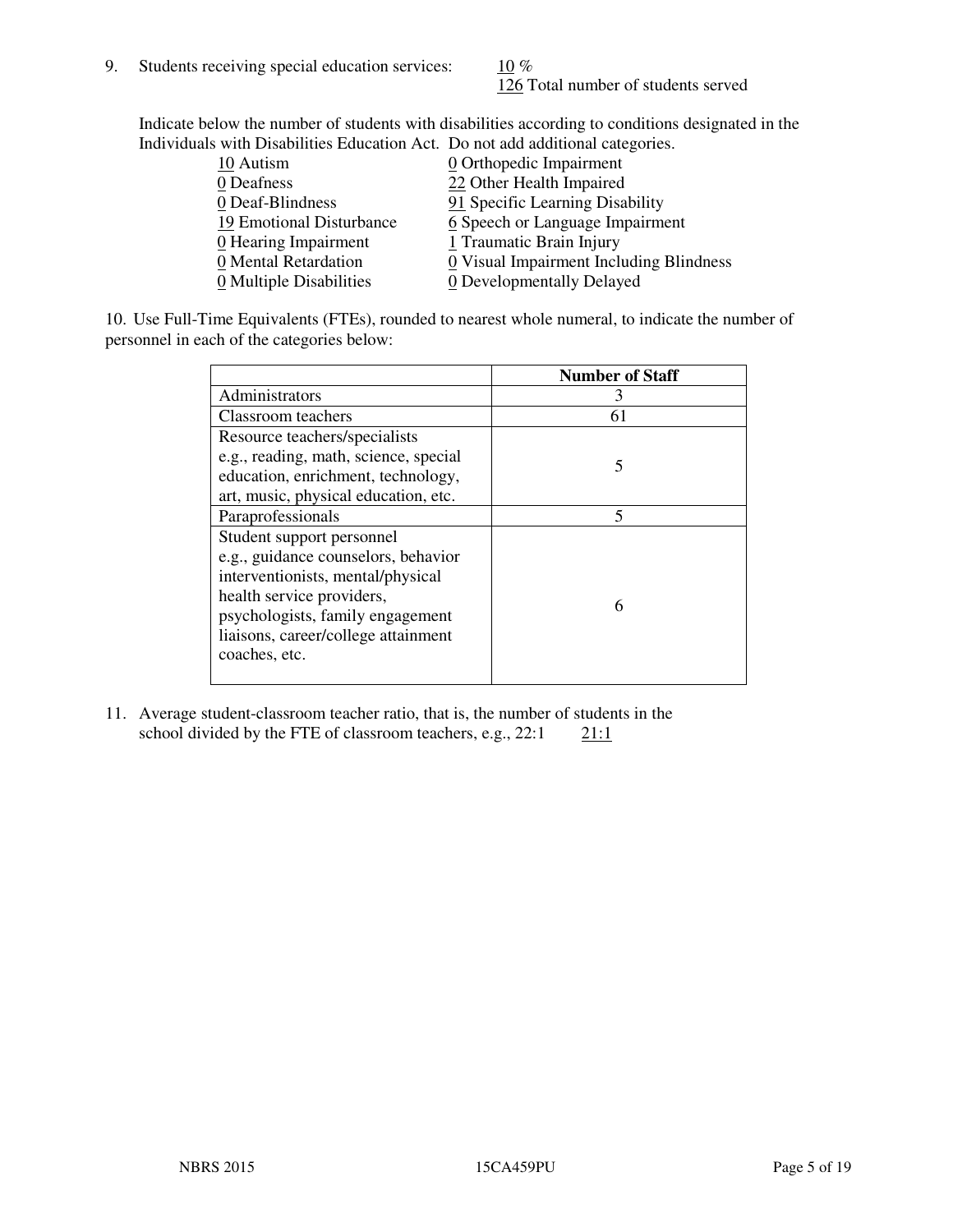12. Show daily student attendance rates. Only high schools need to supply yearly graduation rates.

| <b>Required Information</b> | 2013-2014 | 2012-2013 | 2011-2012 | 2010-2011 | 2009-2010 |
|-----------------------------|-----------|-----------|-----------|-----------|-----------|
| Daily student attendance    | 98%       | 96%       | າ7 $\%$   | 96%       | 99%       |
| High school graduation rate | 99%       | $00\%$    | 99%       | $99\%$    | 98%       |

#### 13. **For schools ending in grade 12 (high schools)**

Show percentages to indicate the post-secondary status of students who graduated in Spring 2014

| <b>Post-Secondary Status</b>                  |       |
|-----------------------------------------------|-------|
| Graduating class size                         | 306   |
| Enrolled in a 4-year college or university    | 78%   |
| Enrolled in a community college               | 19%   |
| Enrolled in career/technical training program | $1\%$ |
| Found employment                              | $1\%$ |
| Joined the military or other public service   | $1\%$ |
| Other                                         |       |

14. Indicate whether your school has previously received a National Blue Ribbon Schools award. Yes No X

If yes, select the year in which your school received the award.

15. Please summarize your school mission in 25 words or less: The Campolindo High School community provides a comprehensive education in a supportive environment to prepare students for success in a global society.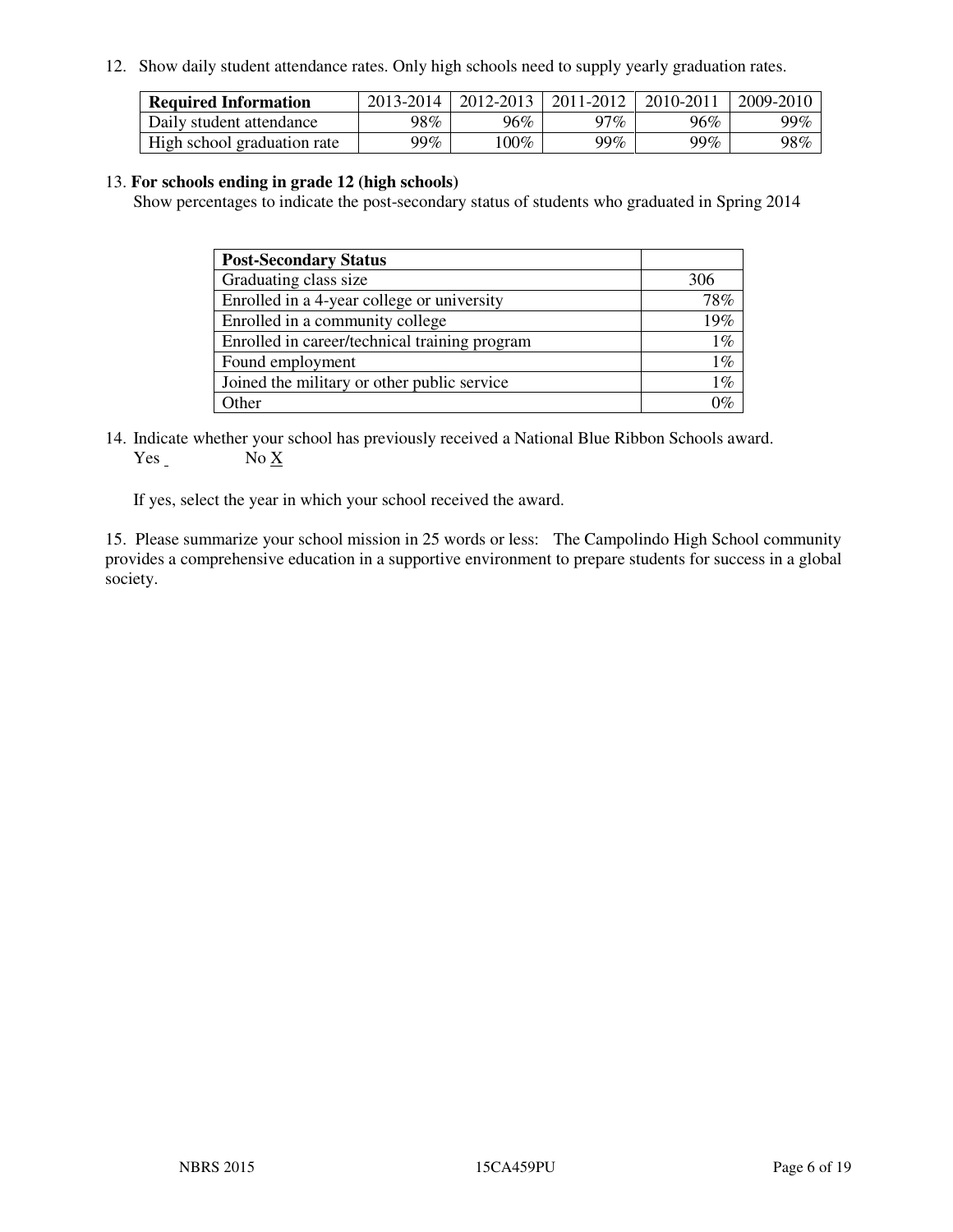# **PART III – SUMMARY**

Campolindo High School serves the educational needs of its students by providing challenging experiences that promote academic, social, and emotional growth. Students, staff, parents and the community work together to provide a positive climate for learning in which mutual respect, trust, and esteem are valued. Campolindo High School opened in the fall of 1962, as the last of five high schools constructed in the Acalanes Union High School District. Campolindo is a comprehensive, four-year public high school. Many professionals, drawn by the excellent reputation of the schools serving the communities of Lafayette, Moraga, and Orinda, choose this area to raise their families. Strong family values, centered on education and involvement in the schools, have helped build our high achieving community of learners.

Campolindo has been recognized five times as a California Distinguished School, and in statewide Academic Performance Index rankings (API), Campolindo has ranked in the top tier of all public high schools in California with an API score of 921 in 2013. (California did not calculate API scores in 2014) Nationally, Campolindo has been recognized by U.S. News & World Report and Newsweek as being one of America's top 100 schools, and Campolindo is fully accredited by the Western Association of Schools and Colleges (WASC). Campolindo has a strong college preparatory and Advanced Placement program; however, the school's wide variety of classes and academic support services ensure that all students, no matter their academic level, receive an excellent education. In recent years, Campolindo has expanded its Science, Technology, Engineering and Math (STEM) offerings to include additional sections of Computer Science and Biotechnology. Faculty members work to ensure that Campolindo's academic programs not only provide core content knowledge, but promote critical thinking, collaboration, and creativity.

Recognizing the importance of educational experiences outside of the classroom, Campolindo provides students with a full array of extra and co-curricular opportunities. By participating in over fifty school clubs, Campolindo students are able to pursue academic, community service, and cultural interests outside of their regularly scheduled classes. Clubs such as Robotics, Model United Nations, and Academic Decathlon have recently won regional, state, and national competitions. Campolindo's student athletes participate in over twenty-two sports and regularly compete for league titles.

All members of the Campolindo faculty are fully credentialed and all core subject teachers are highly qualified under the provisions of No Child Left Behind. Thirty-five faculty members hold masters degrees and one holds a doctorate. Teachers engage in professional development and collaboration on a regular basis during Wednesday morning meetings, release days, and Summer Institute. The focus of this work is the continuous improvement of teaching and learning. Common professional development themes include databased decision making, 21st century learning, implementation of the Common Core State Standards, and the integration of instructional technology.

Campolindo's success depends on effective collaboration with the parents, and the school is proud of the partnerships it has formed with the parent community. Parent representatives serve on the School Advisory Council and work closely with staff members to help formulate school goals and action plans. They also play an important role during the accreditation process by providing valuable input on the school's effectiveness. The Campolindo High School Parents' Club and the Moraga Education Foundation provide tremendous financial support to the school. Through their fundraising efforts, they strengthen all facets of the school's programs. The Music Boosters and the Athletic Boosters also support their respective programs through volunteer service and fundraising.

The renovated athletic facilities include the Soda Aquatic Center, which features a lighted Olympic-sized pool and two other pools. A state-of-the-art performing arts center showcases the school's highly successful instrumental and choral music programs that have been recently invited to perform in New York, Chicago, Los Angeles, and Rome. The facility also provides a venue for drama and video programs. A new organic garden, a composting program, and a more organized system of recycling have been started this year in conjunction with the Lorax Environmental Club and our Environmental Science classes.

With high levels of student achievement, a safe campus, strong student support systems, extensive use of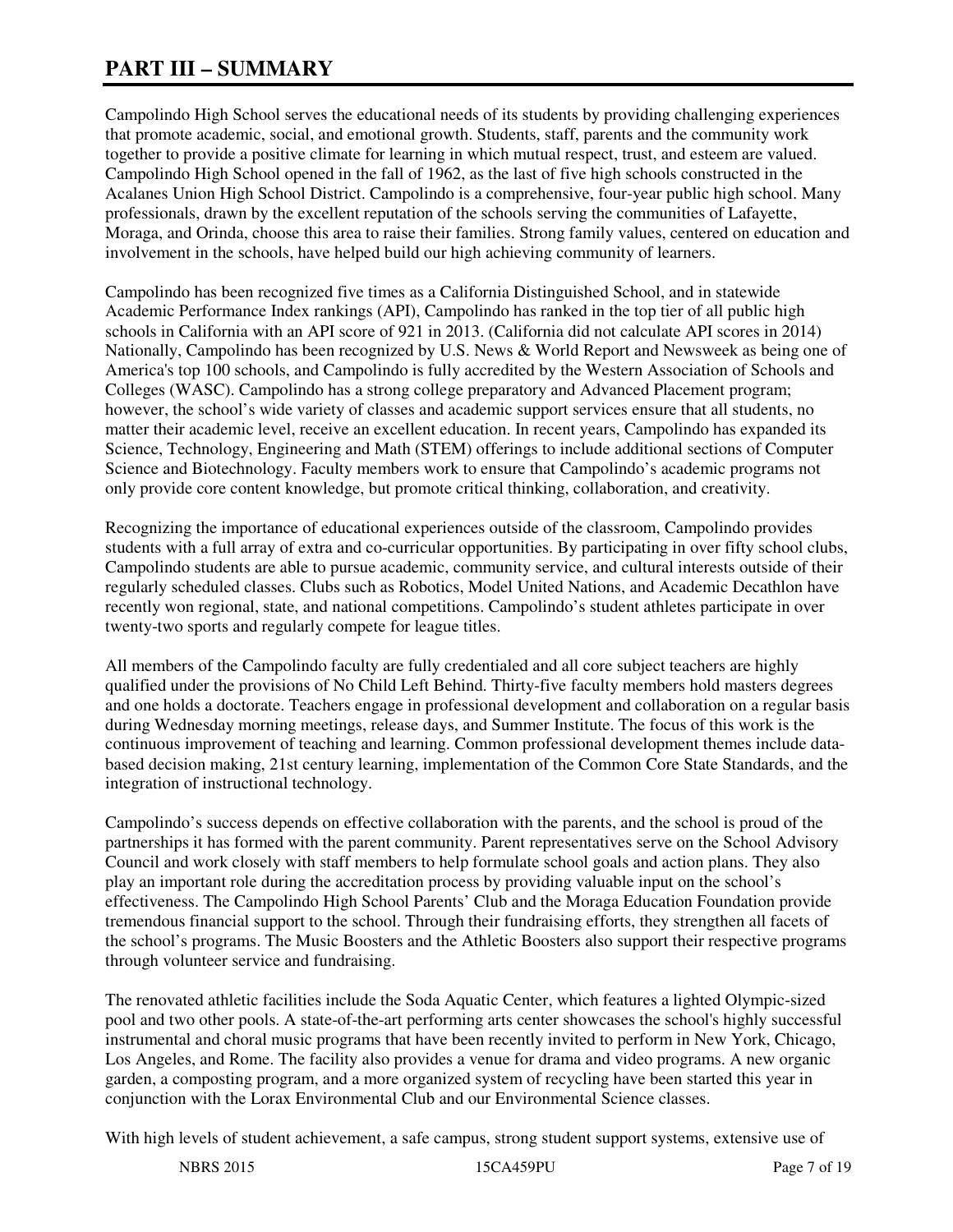technology, a dedicated staff of collaborative educational professionals, and award winning co-curricular and extracurricular programs, Campolindo consistently provides an outstanding education for all of its students. Campolindo is dedicated to continuous improvement and the fulfillment of the school's mission: The Campolindo High School community provides a comprehensive education in a supportive environment to prepare students for success in a global society.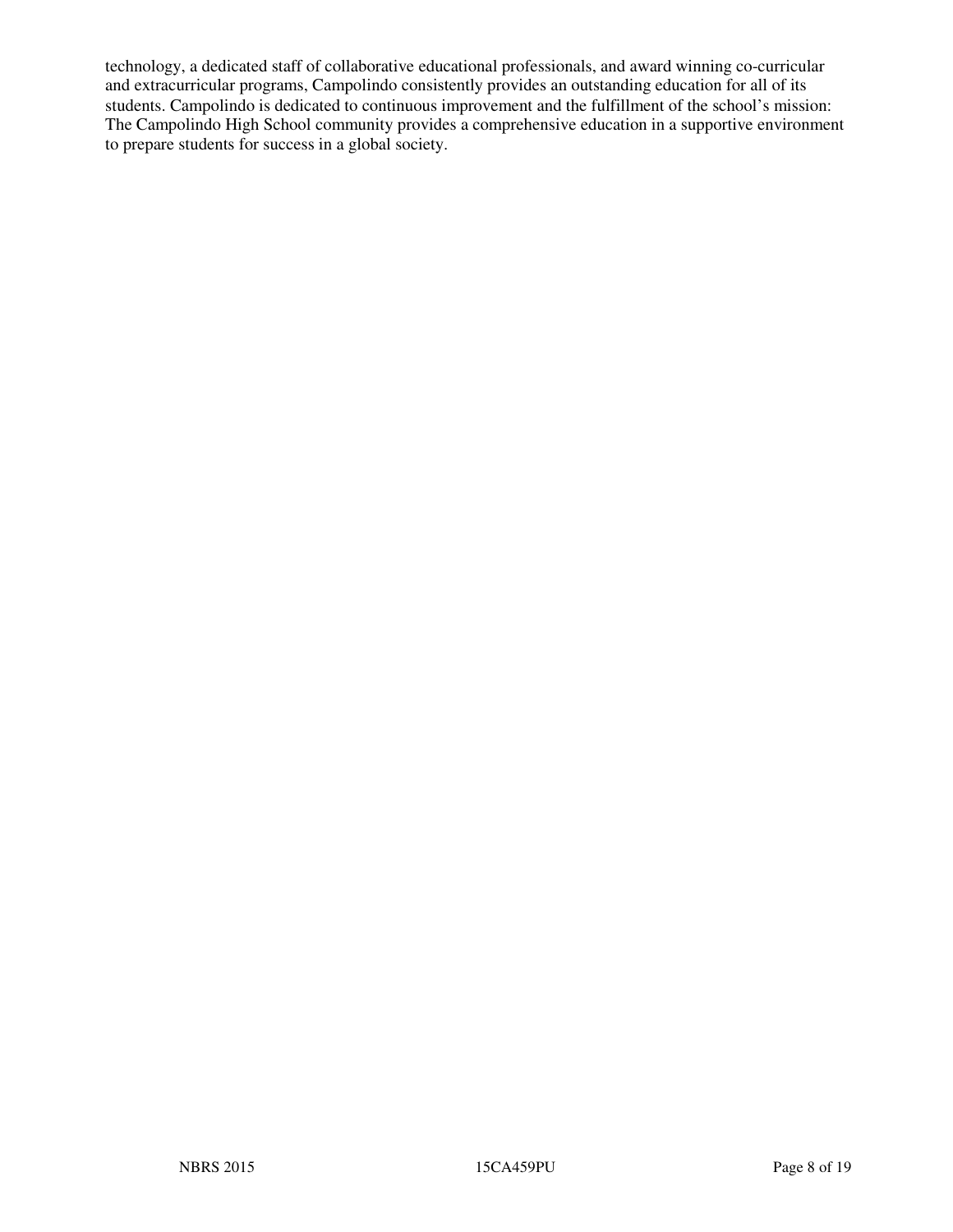# **1. Core Curriculum:**

Campolindo ensures that all students access a variety of curricular pathways that meet the graduation requirements of the Acalanes Union High School District as well as ensure college and career readiness. Campolindo's core curriculum addresses the learning standards of the Common Core and teachers consistently review and evaluate the curriculum to support student success.

The English curriculum at Campolindo expands over four years with core classes at each grade level and options in eleventh grade for an honors course and twelfth grade for an Advanced Placement (AP) course. The curriculum includes essential skills in the critical reading of fiction and nonfiction, writing, vocabulary, and speaking and listening. As Campolindo continues the successful transition to the Common Core, the ELA coach and librarian play an integral part in the process. The ELA Common Core coach works collaboratively with the teachers to implement the new standards in the classroom. The librarian works collaboratively with teachers to make sure that students can conduct genuine research and synthesize the results to explain problems and address significant issues while applying those skills to address real-world situations. Critical reading skills are being developed using annotation techniques to help students understand complex texts and develop vocabulary. Students interact with the text by highlighting, note taking and actively engaging in the acquisition of new vocabulary. Writing skills such as literary analysis, research, and synthesis are developed at all grades. All sophomores research and write a paper on a career of their choice. Speaking and listening skills are honed as students prepare and participate in Socratic Seminars where they actively engage in academic discussions with their peers. Students who perform above and below grade level are supported through differentiated instruction. For example, teachers provide different writing and presentation prompts to help students grasp the foundations skills necessary to understand core texts. In addition, teachers encourage and guide students to select independent reading novels a the appropriate level of text complexity. Peer tutoring and writing workshops provide valuable support for struggling students.

Campolindo offers a variety of pathways for students to follow in order to meet math requirements. Campolindo offers sixteen different math courses and counselors and teachers work diligently to ensure proper placement. For freshmen, Campolindo offers two Algebra options, two Geometry options, and one advanced Algebra 2/Trig option. Teachers provide support for struggling students through differentiated instruction and Campolindo provides two math intervention periods: a Geometry parallel class and a release period for a math teacher to provide additional classroom support. This math teacher works extensively with Special Education students.

All Campolindo students complete one year of Life Science and one year of Physical Science for graduation. Biology is the entry level science class and most sophomores choose either Geology or Chemistry. With gateway courses completed, upperclassmen have access to a wide array of science offerings. Student groups manage the organic garden, monitor the school's weather station, and participate in a wide variety of field trips, including trips to research labs, recycling centers, and nature preserves. As the Science Department continues the transition to Common Core and Next Generation Science Standards, there is an investigation of options for integrated science classes; however, for now, the school and district will maintain the traditional science pathways because they provide strong preparation for advanced science classes. Teachers provide struggling students with differentiated instruction, teacher-led tutoring for Biology and Chemistry, and peer tutoring.

Students must take World History, United States History, and a semester each of Government and Economics. Most students choose to take a social studies elective course such as Psychology or Contemporary Issues. As Campolindo transitions to the Common Core, students work closely with the librarian to establish foundational writing and research skills. For struggling students, teachers offer differentiated instructions, tutoring, and peer tutoring.

Campolindo maintains an active College and Career Center (CCC) with an advisor that fosters interest in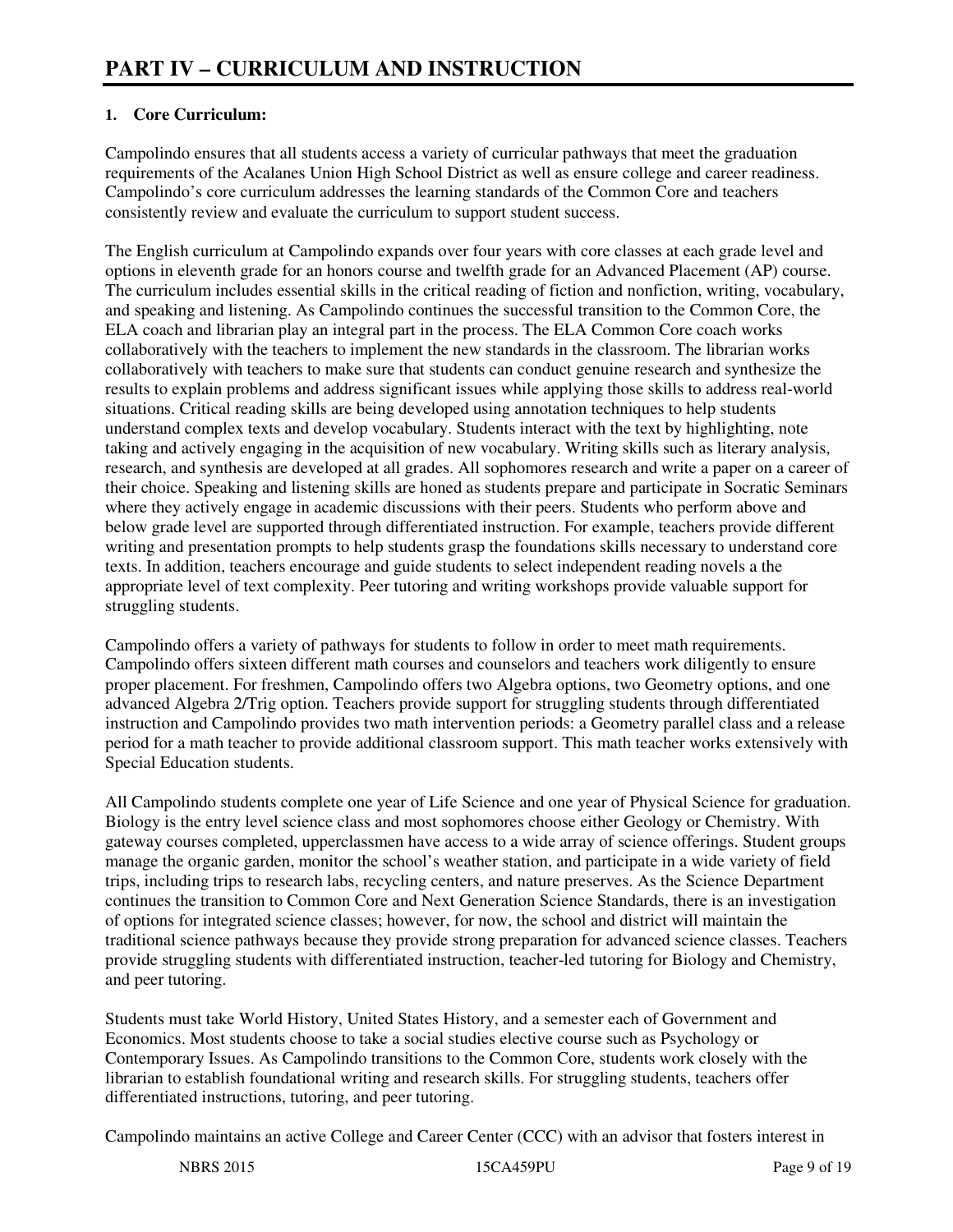post-secondary opportunities by organizing informational events about college, internships, summer employment, and careers. A recent parent meeting about the college application process drew over 200 attendees. During the 2014-2015 school year, the CCC organized field trips to three area universities and one technical college. Campolindo maintains an extensive career technology program with fifteen separate courses affiliated with the county's Regional Occupation Program. In 2014, 97% of the graduates enrolled in college: 78% enrolled in a four-year program and 19% enrolled in community college.

#### **2. Other Curriculum Areas:**

Campolindo High School has a robust Visual and Performing Arts Department (VAPA) with twenty-eight distinct course offerings in the fields of instrumental music, vocal music, 2-D art, video production, digital design, theater arts, and furniture design. Over 70% of freshmen enroll in a VAPA course and most pursue advanced VAPA coursework during subsequent years. One of the highlights of the year, is the annual Campolindo musical. This year, over 130 choral, instrumental music, drama, and theater tech students produced Les Misérables. Over three-thousand people attended one of the eight sold-out shows.

All Campolindo freshman and sophomores take a year-long Physical Education course. In addition to gaining exposure to a wide range of sports, students learn ballroom dancing and complete a water safety unit. Embedded within the freshman PE course is the state-mandated health unit. The health unit emphasizes positive decision-making skills and it includes sexual health education lessons. Over the past two years, the PE teachers have worked closely with the Common Core ELA coach to help the students develop effective presentation skills for projects associated with the health unit. To help foster health and wellness for juniors and seniors, the PE department recently added a Yoga course.

Campolindo offers four World Languages: French, Spanish, German, and Mandarin. Over 90% of freshmen enroll in a world language course. All world language students are able to pursue advanced levels, including honors and AP. A modern language lab with thirty-eight stations helps students hone their speaking and listening skills. Cultural understanding is a key component of the school's World Language program, and all department members take advantage of the school's Bay Area location by organizing field trips to museums, cultural performances, and ethnic neighborhoods.

The Career Technical Education (CTE) program at Campolindo is rapidly increasing. For example, over the past two years, the school has added three class sections of Computer Science and four class sections of Biotechnology. Other CTE courses include Automotive Technology, Architectural Design, Engineering Drawing, Wood Technology, Advanced Video Production and Sport Medicine. Open to all Campolindo students, CTE courses emphasize a wide array of skills including math, technical writing, critical analysis, problem solving, and hands-on activities. Programs such as Furniture Design and Video Production encourage students to enter outside competitions. Campolindo's cooperative relationship with the county's Regional Occupation Program provides additional resources, oversight, and job placement information. Most CTE courses have no prerequisites and provide an easily accessible career-oriented opportunity for students. Courses such as Furniture Design, Advanced Auto Technology, and AP Computer Science build on the expertise that students acquire in prerequisite courses. By providing a sequence of courses, students have the opportunity to delve deeply into a particular field. For example, students in the Wood Technology course often continue to expand and refine their skills in Furniture Design. The CTE teachers are credentialed and work collaboratively with other educators. They participate in Summer Institute and attend conferences, workshops and webinars. Many of them have affiliations with professional organizations. For example, the Wood Technology and Furniture Design teacher is President of the California Industrial Technology Education Association.

Campolindo offers twenty-two separate Advanced Placement courses that span the school's academic departments. Several of the courses, such as AP Psychology and AP Environmental Science, have few prerequisites, making them accessible to a variety of students. Teachers prepare for AP classes by attending College Board seminars, the school district's Summer Institute, and a variety of local and regional conferences. All AP courses have been approved by the College Board through the audit process. The number of students taking AP exams has increased over the past five years. In 2014, 470 students took 946 AP exams. Even with the growing number of students taking AP exams, the exam pass rate remains high: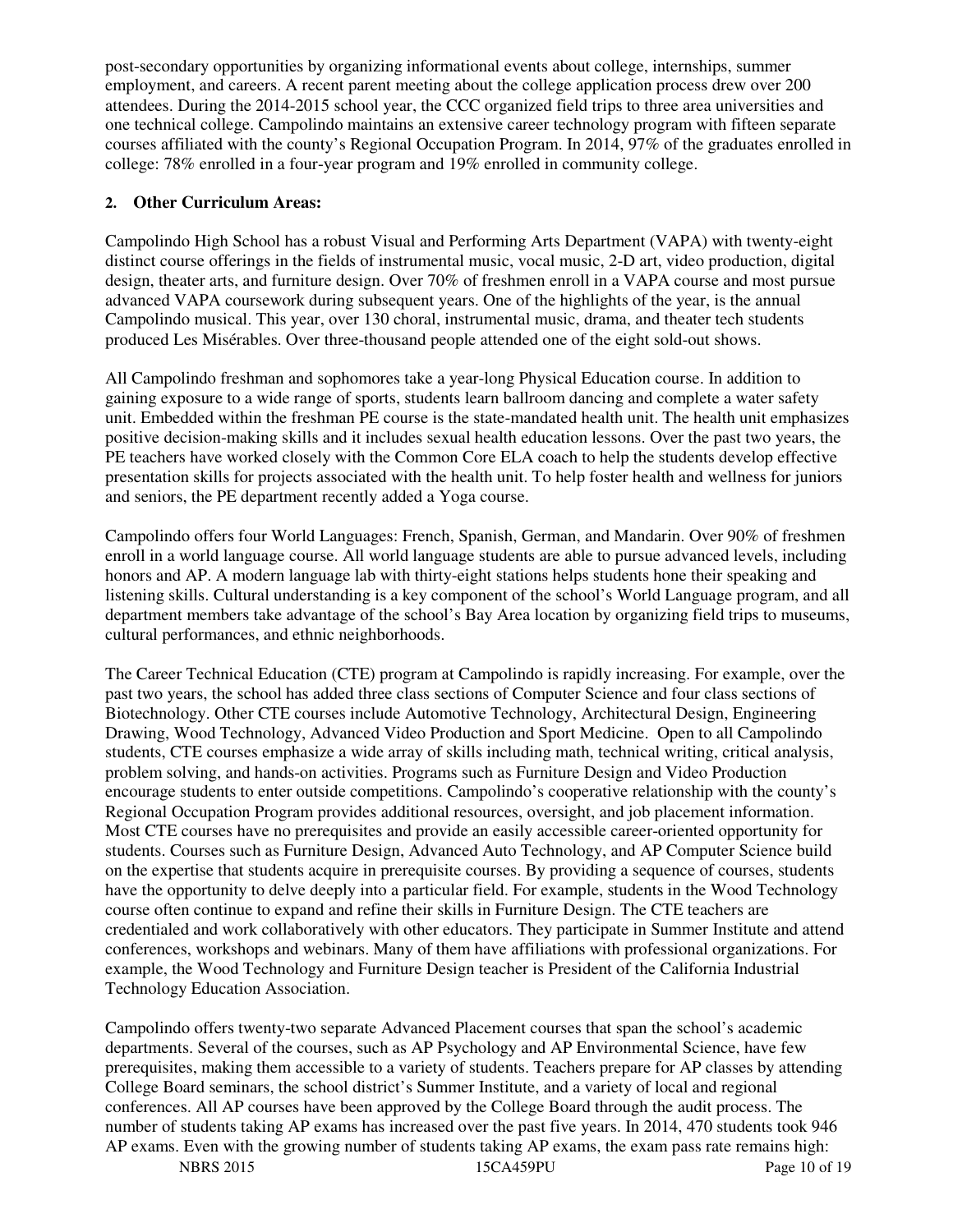91% in 2014. The AP Equity statistics reflect the percentage of students within a graduating class that took and passed at least one AP exam at some point in their high school career. For the class of 2014, the AP Equity percentage was 71%.

#### **3. Instructional Methods and Interventions:**

As Campolindo transitions to the Common Core, the school's two curriculum coaches play an important role in helping implement new instructional strategies and there is a greater emphasis of critical thinking, communication, collaboration, and creativity. Teachers are strengthening instructional practices by implementing more project-based lessons, collaborative assignments, and interdisciplinary curriculum. For example, history teachers and English teachers have "threaded" certain components of their curriculum to engage the students with interdisciplinary assignments. Science and math teachers are implementing more collaborative projects that require strong writing and presentation skills.

Teachers and students utilize instructional technology across all disciplines. With the integration of Google Apps for Education (GAFE), all students are able to use their GAFE accounts both at school and home. Math teachers worked collaboratively across the district to develop a Google website with resources for Algebra, Geometry, and Algebra 2 teachers. Science, social studies and English teachers are working collaboratively to have freshmen create and maintain cross-curricular electronic portfolios. Campolindo students have access to seven stand-alone computer labs and 273 mobile devices. Currently, Campolindo is piloting a 1:1 program with iPads and Chromebooks.

The most common academic interventions at Campolindo are Tier 1 interventions that occur within the general education classrooms. Through differentiated instruction, a wide array of curriculum resources, and various assessment strategies, teachers work to meet student needs. The school also has a structured intervention period on Wednesdays. The twenty-one minute Campolindo Reading Period allows students to get extra help from instructors and peer tutors.

To support students struggling with Algebra 1, Campolindo offers an Algebra A/B sequence: an extension of the Algebra 1 curriculum over two years. The school also offers Math Lab: a parallel Geometry class. In the Algebra A/B and Math Lab courses, enrollment is held at twenty. A math teacher also has a daily release period to provide additional support. This teacher provides in-class support to colleagues and also pulls out select students for small group tutorials.

As part of the academic support system, Campolindo provides an extensive tutoring program. Teacher-led tutoring sessions are offered in math, English, and science. Students are referred by teachers, counselors, and administrators. These referrals are frequently initiated through the Student Success Team (SST) process. Peer tutoring is offered Monday through Thursday during lunch and after school. Trained peer tutors work with students who come for help on a drop-in basis or through pre-planned attendance.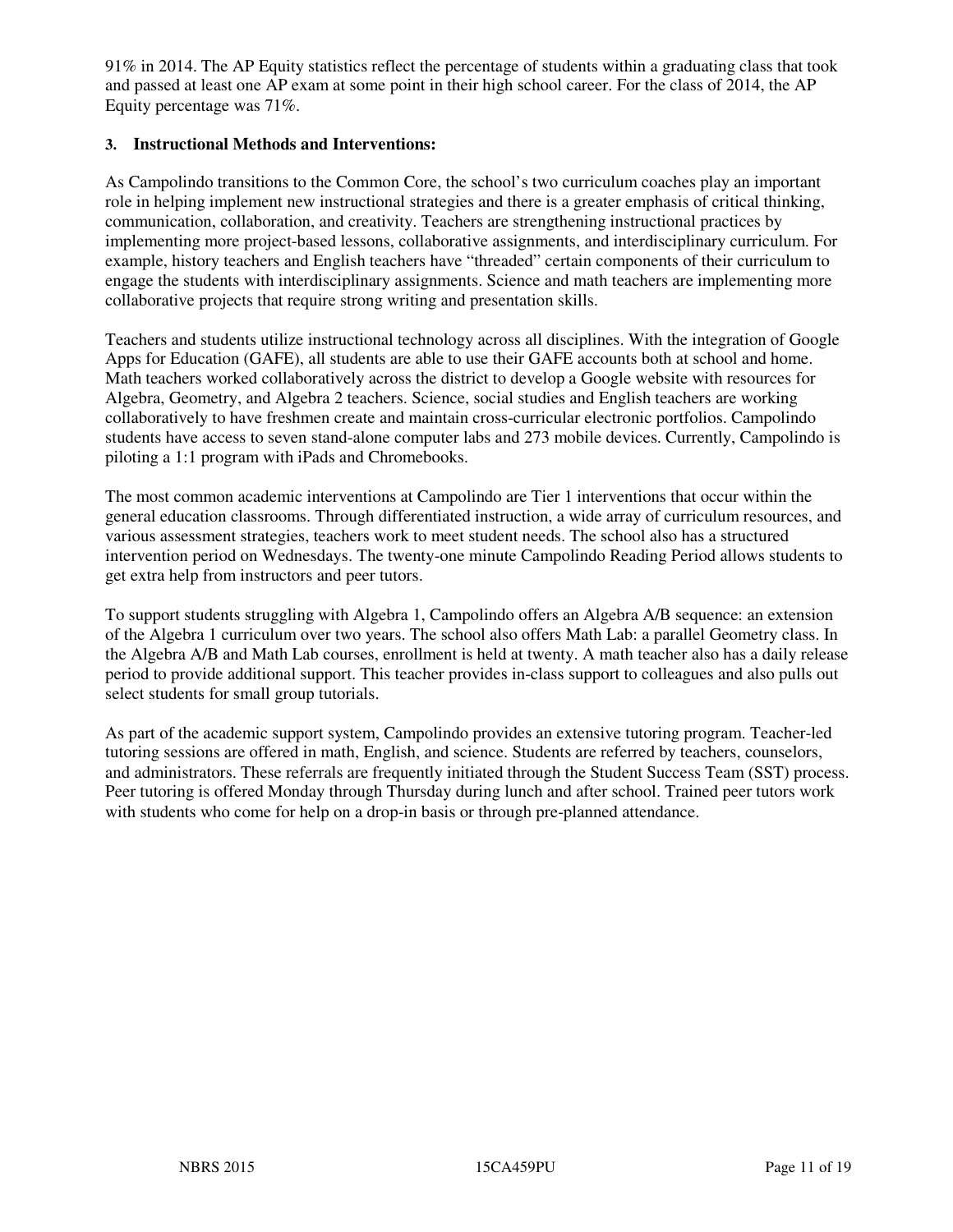#### **1. Assessment Results Narrative Summary:**

Campolindo administers the California High School Exit Exam (CAHSEE) to all sophomores each February. The exam consists of an English Language Arts section and a Math section. The data presented in the application tables represents disaggregated CAHSEE data from 2010-2014. Campolindo tested 99% of sophomores over the past five years.

Student performance on the ELA portion of the exam has remained relatively consistent over the past five years with an average of 92% of the students testing Proficient and Above, and an average of 76% of the students testing Advanced. In 2013, Special Education students represented a formal subgroup, and in that year, 57% of this subgroup tested Proficient and Above. To raise ELA performance for all students, Campolindo emphasizes an interdisciplinary approach to developing ELA skills. The ELA curriculum coach has helped teachers, especially Special Education teachers, develop effective lessons on critical reading and expository writing.

Over the past five years, an average of 90% of Campolindo students tested Proficient or Advanced on the math portion of the CAHSEE, with an average of 54% testing in the Advanced range. The percentage of Asian Americans testing in the Advanced range over the past five years is 79%, while 51% of white students tested in the Advanced range. In 2013, Special Education students represented a formal subgroup and in that year, 58% tested Proficient and Above. To close this achievement gap and raise math performance for all students, Campolindo added a Math Curriculum Coach, two math support classes, and additional hours of math tutoring. The Math Department annually reviews the math subscores on the CAHSEE to see which sections of the test are most difficult. Analysis shows that the Algebra 1 questions have been difficult, so this is where the school has targeted support.

#### **2. Assessment for Instruction and Learning and Sharing Assessment Results:**

During fall professional development days, departments receive standardized testing data from the previous year, and they use this data to identify strengths and areas for growth. Departments review data from the California Standards Tests , the California High School Exit Exam, Advanced Placement exams, the California State University Early Assessment Program, the SAT and the ACT. Using the district's online data management system, Illuminate, teachers and administrators are able to generate disaggregated data reports that help them identify key areas for analysis. Next fall, Campolindo will be able to analyze assessment data mapped to the Common Core standards.

Subject-level teams in the core academic departments utilize common assessments. For example, the Algebra 1, Geometry, Algebra 2, Biology, and Chemistry teams utilize common finals, and they analyze the results during their Wednesday collaboration meetings. The English teams assign common essays, as do the World History, United States History, and Government teams. The English and history teams take an annual release day to norm and collaboratively assess essays.

To help with the school's transition to the Common Core, Campolindo administers a Common Core diagnostic assessment to freshmen and sophomores in the spring. The diagnostic includes ELA and math sections, and the results are scanned into the Illuminate system for departmental analysis.

Departments review grade distribution data each semester. The administration generates grade reports and subject-level teams utilize these reports as one tool to help ensure consistent levels of rigor. With the 2012 adoption of School Loop, the school's online gradebook and communication system, students and parents are able to closely monitor academic progress.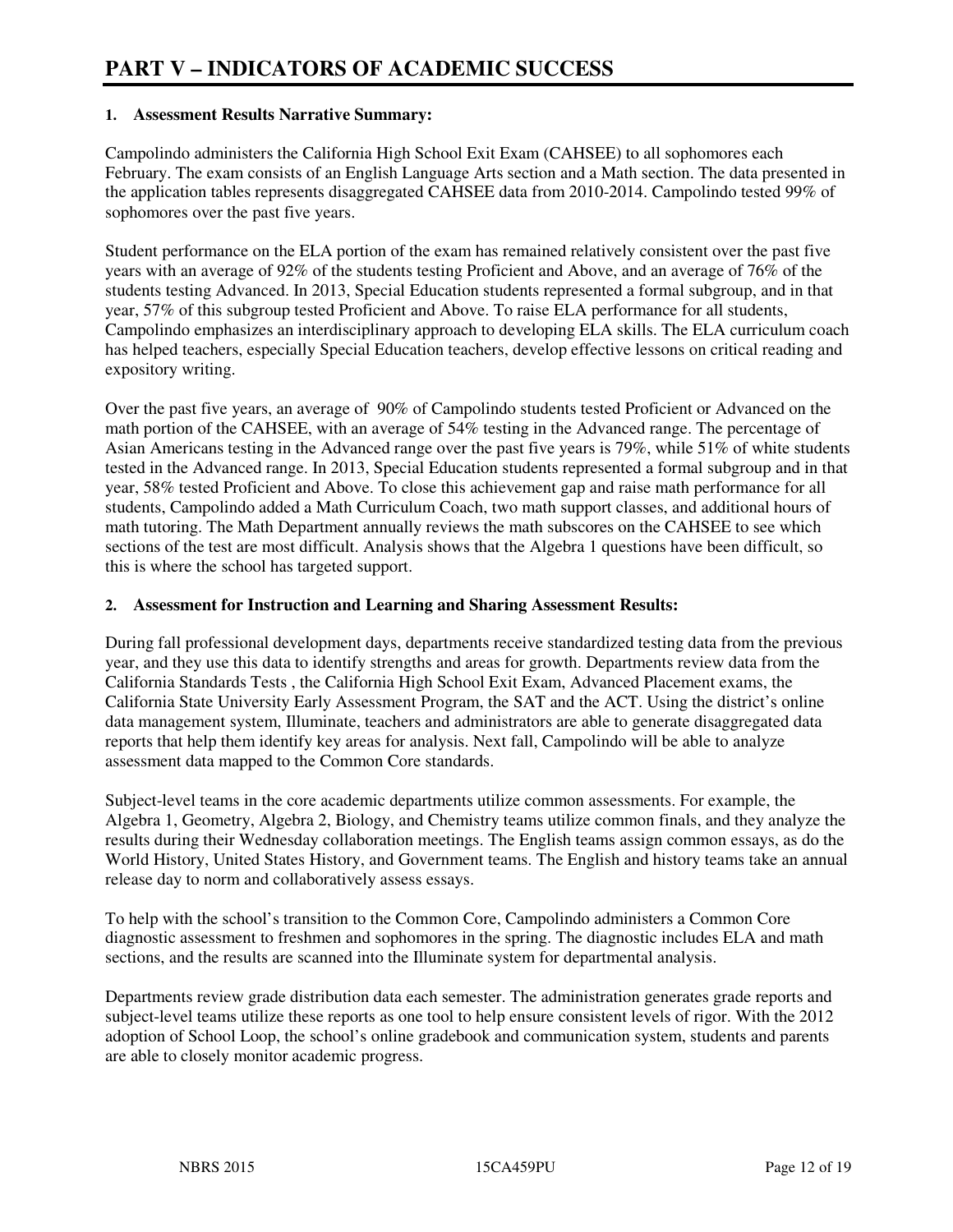# **1. School Climate/Culture**

To engage and motivate students, Campolindo maintains open access to a broad array of elective courses. With the ability to choose from twenty-two AP courses, twenty-eight visual and performing arts courses, thirteen career technology courses, and a wide array of other electives, Campolindo students find courses to fuel their academic passions. As Campolindo students develop skills and passions in fields covered in AP courses, STEM courses, and other electives, they pursue their interests outside of the classroom. Recent growth in extra-curricular clubs such as the Robotics Club, Auto Club, Science Club, Environmental Club, and Academic Decathlon stems from engaging experiences in the classroom.

Counselors meet with each incoming freshman family to collaboratively develop a four-year plan leading to college and career readiness. The Campolindo Student Leadership Program presents an extensive freshmen orientation program in August that includes team building activities, tours, information about extracurricular activities, a message from the Principal, and extensive time for questions.

An Intervention Specialist Counselor provides support for students who are struggling with social or emotional issues. A school psychologist provides additional support, especially for students in Special Education. Four guidance counselors provide personalized attention for all students, but there is a special focus on those who are struggling academically. For struggling students, a Student Success Team (SST) meets to develop an academic intervention plan.

Data from the California Healthy Kids Survey, helps Campolindo assess the campus climate. In 2014, over 90% of respondents reported feeling "very safe" at campus and over 70% reported the highest level of "connectedness" with the school. Campolindo's administration and staff are working with students and parents to raise these percentages even higher.

Campolindo's engaging and supportive environment extends to the faculty. Through the school's Instructional Council, School Advisory Council, and other committees, staff exercise key leadership responsibilities. To continuously develop and hone their craft, Campolindo teachers attend a wide range of professional development opportunities. For example, during the 2014-2015 school year, the entire Science Department attended the National Science Teacher Association's conference and four AP teachers will attend summer conferences. Staff meetings begin with "Celebrations" so staff members can honor each other. The staff Sunshine Committee provides a themed brunch once a quarter and the Campolindo Parents' Club provides three teacher-appreciation luncheons each year. Faculty members are further honored through the Educator of the Year program.

## **2. Engaging Families and Community**

Effective communication is essential as Campolindo works with stakeholders to foster student success. In 2012, Campolindo adopted School Loop as its primary communication tool. Ninety-nine percent of the school's students and families are registered with this online tool and can access assignment calendars and gradebook information. Via the school's online PASS system, families can access course registration and transcript information. The school's webmaster maintains an extensive website with information about the school's academic programs, support services, and extra and co-curricular programs. The school also communicates with stakeholders via the Daily eBulletin and a bi-weekly parent newsletter.

Counselors partner with parents to foster student success. The College and Career Center advisor holds parent information sessions and meets with individual families. The guidance counselors run Student Success Team meetings to develop academic interventions for struggling students and the Intervention Specialist meets with the parents of students who are struggling with social and emotional issues.

To address the needs of incoming freshmen, Campolindo holds two Eighth Grade Parent Nights.These informational events allow incoming students and their families to learn about Campolindo's academics,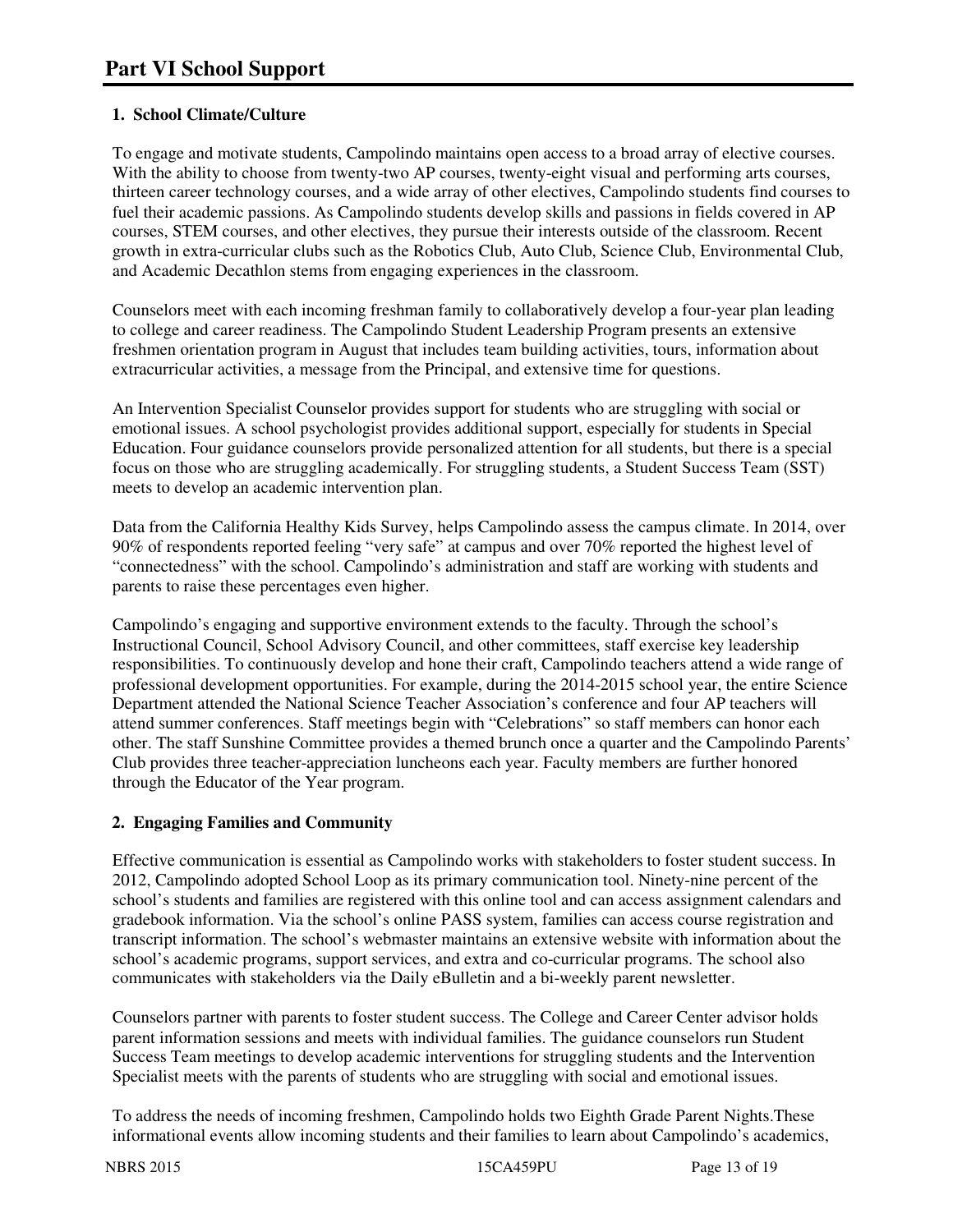extra and co-curricular activities, and support services.

In partnership with the Campolindo Parent's Club, the school hosts an annual "Healthy Choices" evening presentation. Recent guest speakers have addressed prescription drug abuse, cyber-safety, and safe driving. The Campolindo "Insiders' Guide" is held four times a year. During these meetings, the administration and counselors address a variety of topics including the school's performance data, the college application process, and the transition to the Common Core.

Parents serve on the School Advisory Council and play critical roles in the development of the school's Single Plan for Student Achievement. The 2014 update to this plan includes goals related to the Common Core, campus climate, and college and career readiness.The council is currently investigating strategies to address high levels of academic stress. One strategy to address academic stress is a partnership with Challenge Success: a research-based organization at Stanford University that helps schools reduce unhealthy academic stress among students.

Parent support groups donate thousands of hours of time and raise approximately \$700,000 annually to support school programs. Notable among these groups are the Campolindo Parents' Club, the Moraga Education Foundation, Instrumental Music Boosters, and Athletic Boosters. Community groups including Kiwanis, Rotary, and Lions, provide the school with services, awards, and scholarships.

#### **3. Professional Development**

Collaboration lies at the core of the professional development model for Campolindo. Subject-level teams meet three times a month to develop curriculum, review common assessments, and hone their craft. All subject-level teams implement a common assessment or common project each semester. Even when covering the same skills, using the same assessments, and pursuing common goals, teachers find that autonomy still exists; instructors draw on their own personal strengths using their own individualized approaches. To help foster effective collaboration, the subject-level teams utilize a "collaboration log": a graphic organizer that helps teams keep track of findings, decisions and next steps. After collaboration meetings, a team member files the collaboration log in a shared Google folder for future reference. Campolindo's collaborative model has served to provide excellent support for new teachers.

Data-based decision making is essential to Campolindo's collaboration model. Subject-level teams base curricular decisions on student performance data from a variety of sources, including the California Standards Tests, the California High School Exit Exam, and the annual Common Core diagnostic assessment. Subject-level teams also utilize their own common assessments. For example, the World History team implements two common document-based essays each year that are graded collaboratively. The Biology team analyzes results from common labs and Algebra and Geometry teachers utilize district common assessments.

Members of Campolindo's Professional Development Committee survey teachers to identify key topics for professional development. In addition, they administer an evaluation survey at the end of each professional development day. There are three site professional development days per year; in addition, teachers may choose to attend the three-day paid Summer Institute with district colleagues. Over the past three years, Campolindo's professional development plan has focused on instructional technology and the transition to the Common Core. During the site professional development day in March, core academic departments and the Special Education department engaged in vertical articulation with Campolindo's partner middle school. Faculty members also have the opportunity to attend conferences and seminars. During the 2014- 2015 school year, faculty attended conferences sponsored by the National Science Teachers Association, the California Math Council, the Silicon Valley Math Initiative, the Contra Costa Office of Education, and the College Board.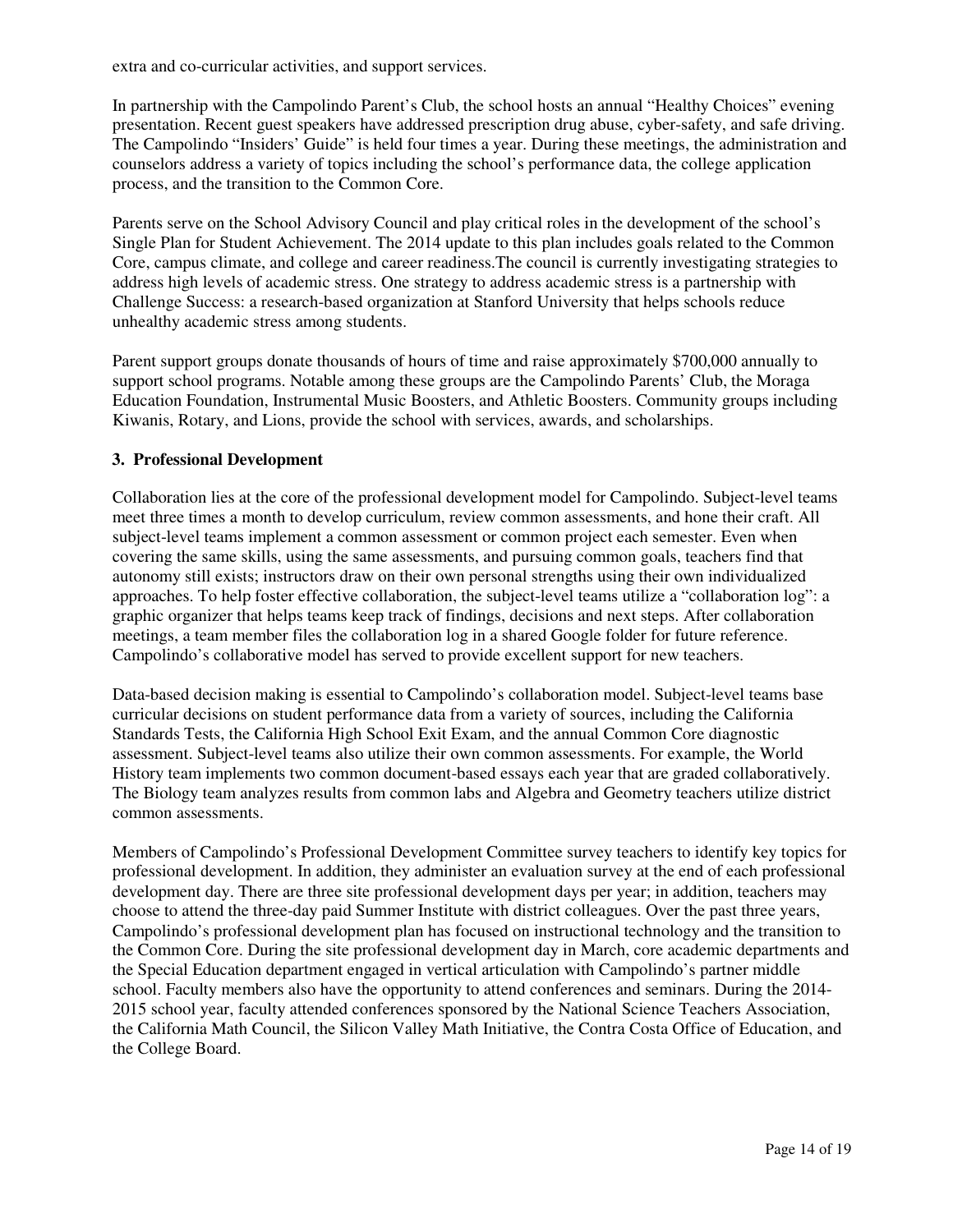#### **4. School Leadership**

The Principal and the two Associate Principals comprise the site management team for Campolindo High School and the school maintains a strong tradition of collaborative decision making with all stakeholders. The Campolindo Instructional Council is comprised of department chairs, the instructional technology coordinator, two curriculum coaches, a student government representative, and administrators. This leadership teams meets once a month to address issues related to student learning and to facilitate open communication with faculty and staff. Instructional Council also assists with resource allocation and school-wide initiatives. Over the past year, Instructional Council has updated the school's accreditation plan, coordinated professional development, and revised the school's testing calendar. This leadership group is currently investigating strategies to reduce academic stress among Campolindo students. Following each Instructional Council meeting, department chairs report back to colleagues and solicit feedback.

The School Advisory Council (SAC) is comprised of teachers, parents, classified staff, students, and administrators. This committee develops and monitors the school's Single Plan for Student Achievement. Using student performance data, survey data, and feedback from stakeholder groups, SAC helps develop site goals. The 2014 goals include the following: an effective transition to the Common Core, a reduction in the percentage of students earning semester Ds and Fs, and a more inclusive and positive campus climate. Recent analysis of grade and testing data by SAC led to the implementation of an expanded after-school tutoring program.

The Associated Student Body's Leadership Program also plays an active role at Campolindo. ASB leaders regularly meet with site administration to coordinate campus events and initiatives. Recent initiatives have focused on building an inclusive campus culture, and the latest ASB assembly focused on positive decision making.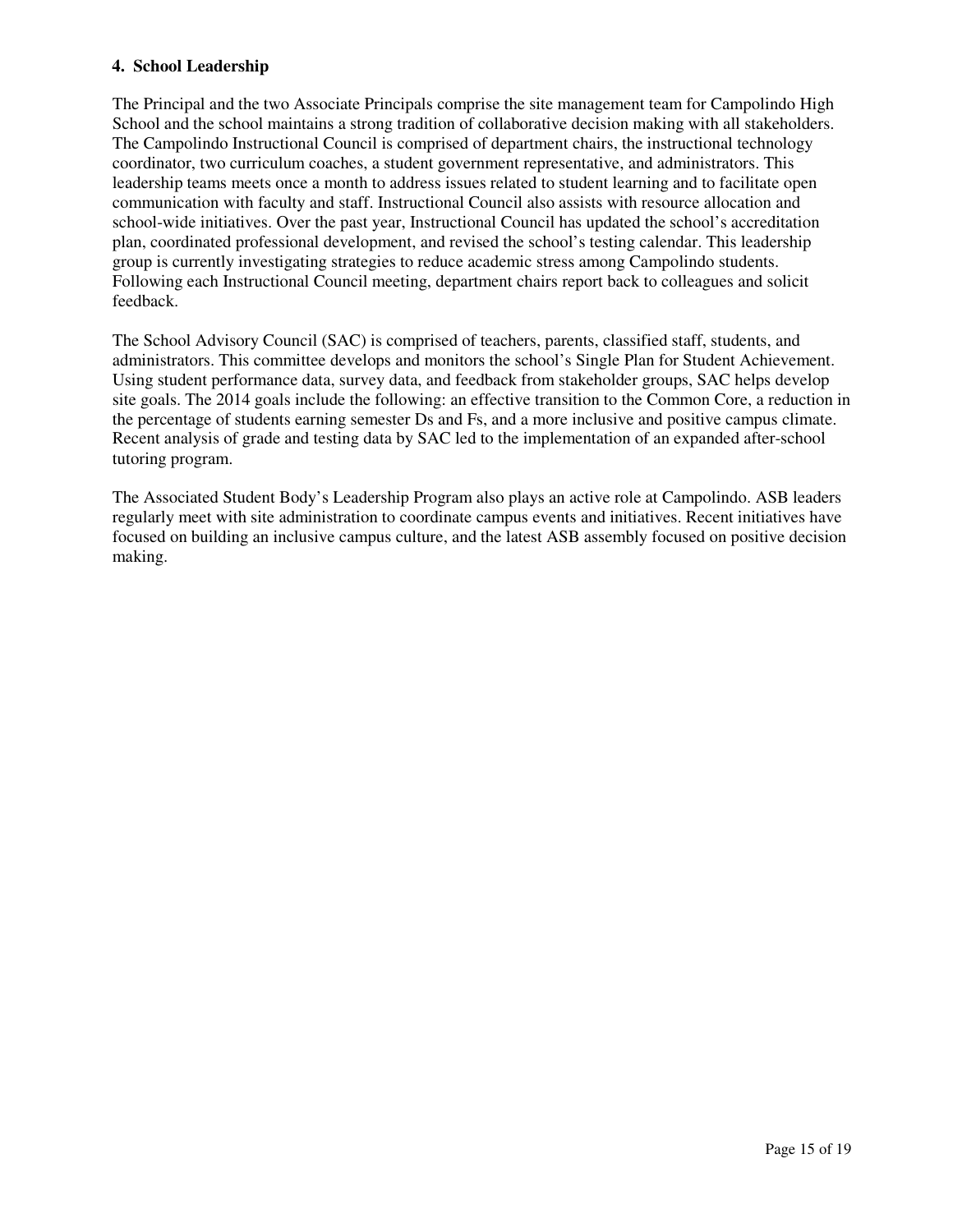| <b>Subject: Math</b>                                 | <sup>1</sup> Test: California High School Exit Exam |
|------------------------------------------------------|-----------------------------------------------------|
| <b>All Students Tested/Grade: 10</b>                 | <b>Edition/Publication Year: 2014</b>               |
| <b>Publisher:</b> California Department of Education |                                                     |

## **STATE CRITERION--REFERENCED TESTS**

| School Year<br>2011-2012<br>2013-2014<br>2012-2013<br>2010-2011<br>2009-2010<br>Feb<br>Testing month<br>Feb<br>Feb<br>Feb<br>Feb<br><b>SCHOOL SCORES*</b><br>Proficient and above<br>93<br>90<br>90<br>90<br>90<br>55<br>56<br>44<br>57<br>Advanced<br>56<br>303<br>355<br>311<br>302<br>345<br>Number of students tested<br>Percent of total students tested<br>100<br>100<br>99<br>100<br>100<br>Number of students tested with |
|-----------------------------------------------------------------------------------------------------------------------------------------------------------------------------------------------------------------------------------------------------------------------------------------------------------------------------------------------------------------------------------------------------------------------------------|
|                                                                                                                                                                                                                                                                                                                                                                                                                                   |
|                                                                                                                                                                                                                                                                                                                                                                                                                                   |
|                                                                                                                                                                                                                                                                                                                                                                                                                                   |
|                                                                                                                                                                                                                                                                                                                                                                                                                                   |
|                                                                                                                                                                                                                                                                                                                                                                                                                                   |
|                                                                                                                                                                                                                                                                                                                                                                                                                                   |
|                                                                                                                                                                                                                                                                                                                                                                                                                                   |
|                                                                                                                                                                                                                                                                                                                                                                                                                                   |
| alternative assessment                                                                                                                                                                                                                                                                                                                                                                                                            |
| $\overline{0}$<br>% of students tested with<br>$\mathbf{0}$<br>$\overline{0}$<br>$\theta$<br>$\overline{0}$                                                                                                                                                                                                                                                                                                                       |
| alternative assessment                                                                                                                                                                                                                                                                                                                                                                                                            |
| <b>SUBGROUP SCORES</b>                                                                                                                                                                                                                                                                                                                                                                                                            |
| 1. Free and Reduced-Price                                                                                                                                                                                                                                                                                                                                                                                                         |
| Meals/Socio-Economic/                                                                                                                                                                                                                                                                                                                                                                                                             |
| <b>Disadvantaged Students</b>                                                                                                                                                                                                                                                                                                                                                                                                     |
| Proficient and above                                                                                                                                                                                                                                                                                                                                                                                                              |
| Advanced                                                                                                                                                                                                                                                                                                                                                                                                                          |
| Number of students tested                                                                                                                                                                                                                                                                                                                                                                                                         |
| 2. Students receiving Special                                                                                                                                                                                                                                                                                                                                                                                                     |
| <b>Education</b>                                                                                                                                                                                                                                                                                                                                                                                                                  |
| Proficient and above<br>58                                                                                                                                                                                                                                                                                                                                                                                                        |
| Advanced<br>16                                                                                                                                                                                                                                                                                                                                                                                                                    |
| Number of students tested<br>38                                                                                                                                                                                                                                                                                                                                                                                                   |
| 3. English Language Learner                                                                                                                                                                                                                                                                                                                                                                                                       |
| <b>Students</b>                                                                                                                                                                                                                                                                                                                                                                                                                   |
| Proficient and above                                                                                                                                                                                                                                                                                                                                                                                                              |
| Advanced                                                                                                                                                                                                                                                                                                                                                                                                                          |
| Number of students tested                                                                                                                                                                                                                                                                                                                                                                                                         |
| 4. Hispanic or Latino                                                                                                                                                                                                                                                                                                                                                                                                             |
| <b>Students</b>                                                                                                                                                                                                                                                                                                                                                                                                                   |
| Proficient and above                                                                                                                                                                                                                                                                                                                                                                                                              |
| Advanced                                                                                                                                                                                                                                                                                                                                                                                                                          |
| Number of students tested                                                                                                                                                                                                                                                                                                                                                                                                         |
| 5. African-American                                                                                                                                                                                                                                                                                                                                                                                                               |
| <b>Students</b>                                                                                                                                                                                                                                                                                                                                                                                                                   |
| Proficient and above                                                                                                                                                                                                                                                                                                                                                                                                              |
| Advanced                                                                                                                                                                                                                                                                                                                                                                                                                          |
| Number of students tested                                                                                                                                                                                                                                                                                                                                                                                                         |
| <b>6. Asian Students</b>                                                                                                                                                                                                                                                                                                                                                                                                          |
| 94<br>93<br>Proficient and above<br>100<br>95<br>91                                                                                                                                                                                                                                                                                                                                                                               |
| 72<br>77<br>68<br>Advanced<br>79<br>84                                                                                                                                                                                                                                                                                                                                                                                            |
| Number of students tested<br>39<br>43<br>44<br>45<br>46                                                                                                                                                                                                                                                                                                                                                                           |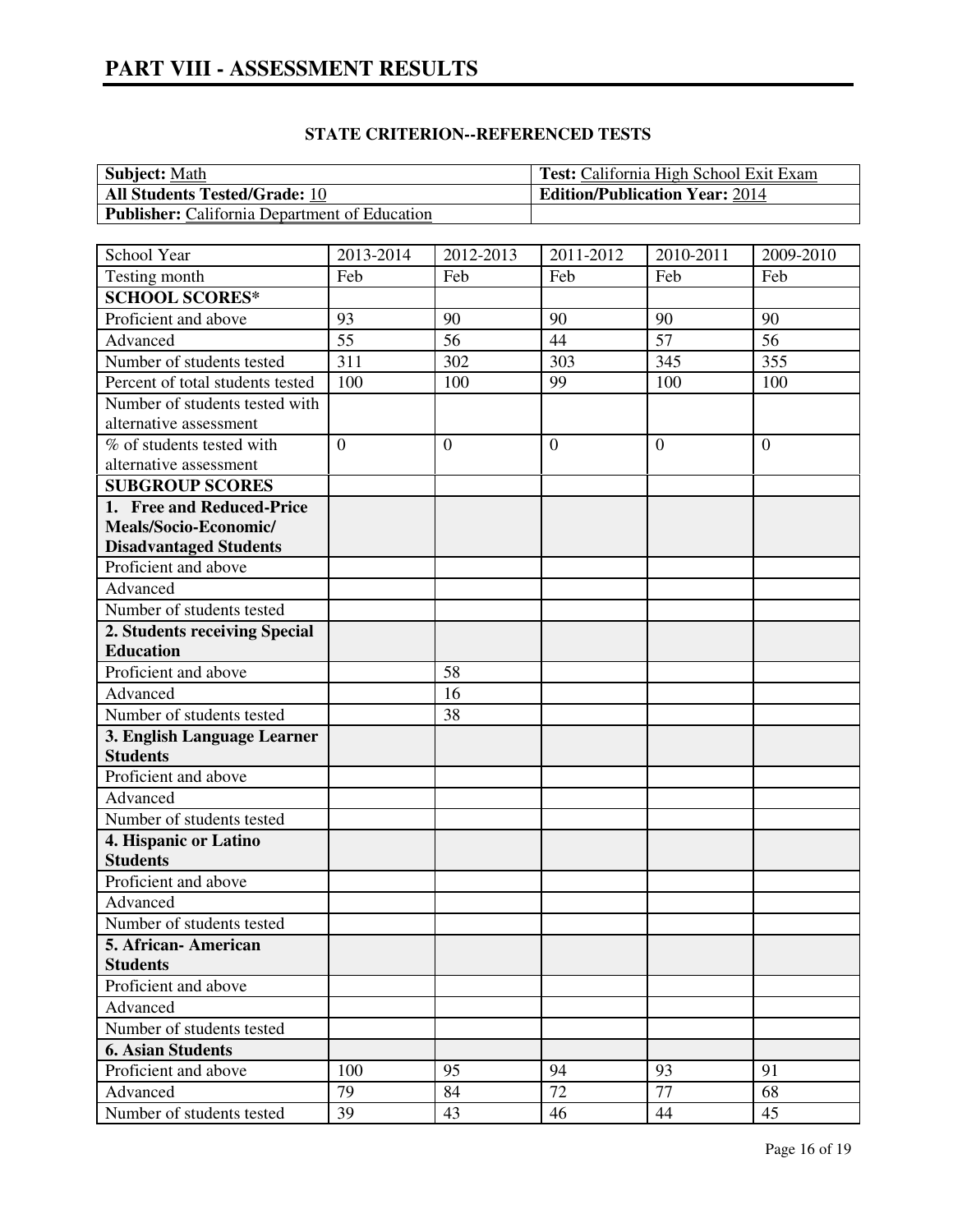| School Year                      | 2013-2014 | 2012-2013 | 2011-2012 | 2010-2011 | 2009-2010 |
|----------------------------------|-----------|-----------|-----------|-----------|-----------|
| 7. American Indian or            |           |           |           |           |           |
| <b>Alaska Native Students</b>    |           |           |           |           |           |
| Proficient and above             |           |           |           |           |           |
| Advanced                         |           |           |           |           |           |
| Number of students tested        |           |           |           |           |           |
| 8. Native Hawaiian or other      |           |           |           |           |           |
| <b>Pacific Islander Students</b> |           |           |           |           |           |
| Proficient and above             |           |           |           |           |           |
| Advanced                         |           |           |           |           |           |
| Number of students tested        |           |           |           |           |           |
| 9. White Students                |           |           |           |           |           |
| Proficient and above             | 93        | 90        | 89        | 90        | 90        |
| Advanced                         | 51        | 53        | 38        | 54        | 55        |
| Number of students tested        | 217       | 210       | 202       | 246       | 244       |
| 10. Two or More Races            |           |           |           |           |           |
| identified Students              |           |           |           |           |           |
| Proficient and above             |           |           |           |           |           |
| Advanced                         |           |           |           |           |           |
| Number of students tested        |           |           |           |           |           |
| 11. Other 1: Other 1             |           |           |           |           |           |
| Proficient and above             |           |           |           |           |           |
| Advanced                         |           |           |           |           |           |
| Number of students tested        |           |           |           |           |           |
| 12. Other 2: Other 2             |           |           |           |           |           |
| Proficient and above             |           |           |           |           |           |
| Advanced                         |           |           |           |           |           |
| Number of students tested        |           |           |           |           |           |
| 13. Other 3: Other 3             |           |           |           |           |           |
| Proficient and above             |           |           |           |           |           |
| Advanced                         |           |           |           |           |           |
| Number of students tested        |           |           |           |           |           |

**NOTES:** 2012-2013 was the only year students receiving Special Education qualified as a valid subgroup representing at least 10% of the total school enrollment.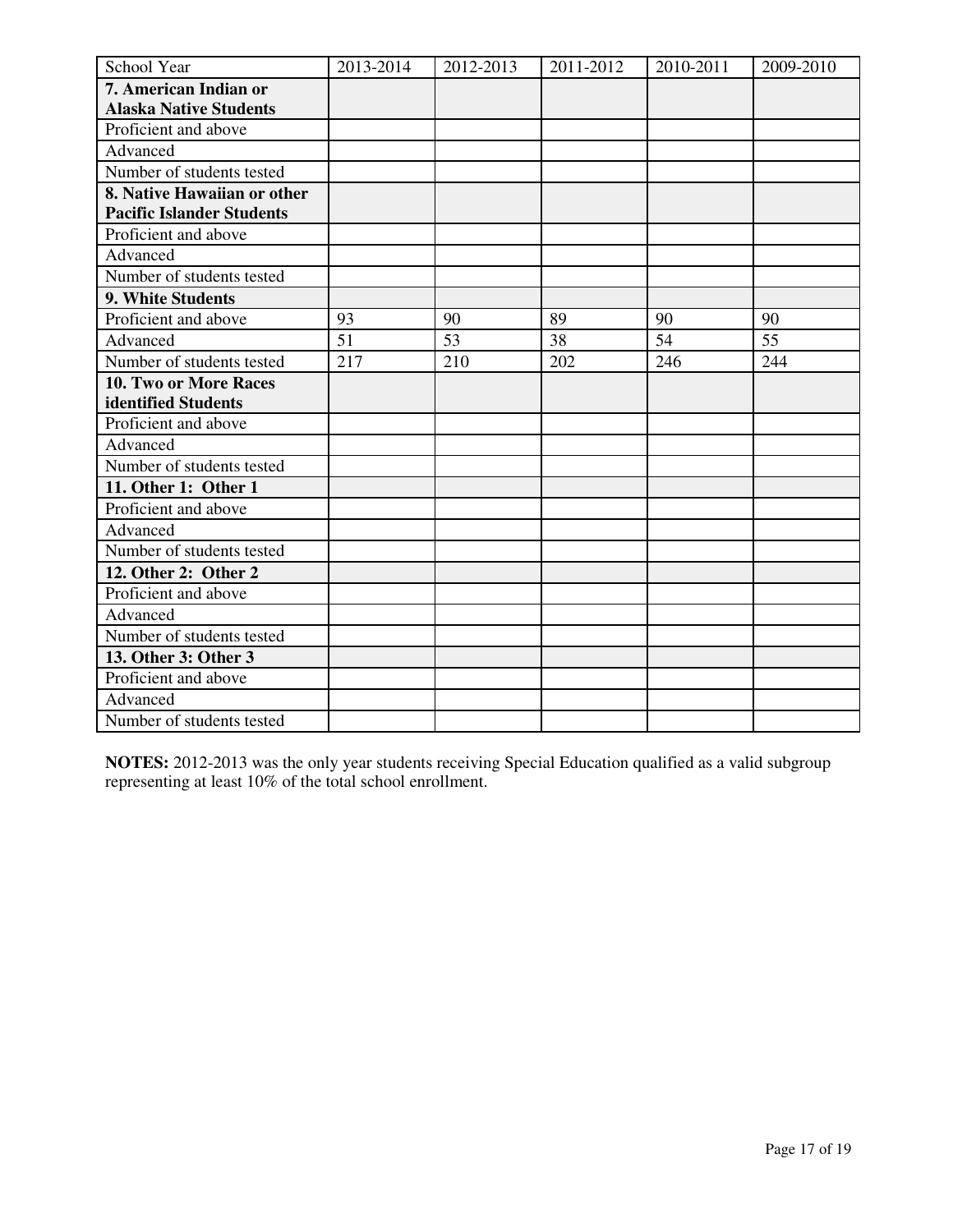# **STATE CRITERION--REFERENCED TESTS**

| <b>Subject:</b> Reading/ELA                          | <b>Test:</b> California High School Exit Exam |
|------------------------------------------------------|-----------------------------------------------|
| <b>All Students Tested/Grade: 10</b>                 | <b>Edition/Publication Year: 2010</b>         |
| <b>Publisher:</b> California Department of Education |                                               |

| School Year                                        | 2013-2014      | 2012-2013      | 2011-2012      | 2010-2011      | 2009-2010      |
|----------------------------------------------------|----------------|----------------|----------------|----------------|----------------|
| Testing month                                      | Feb            | Feb            | Feb            | Feb            | Feb            |
| <b>SCHOOL SCORES*</b>                              |                |                |                |                |                |
| Proficient and above                               | 92             | 91             | 91             | 92             | 93             |
| Advanced                                           | 77             | 77             | 71             | 77             | 77             |
| Number of students tested                          | 311            | 301            | 303            | 344            | 353            |
| Percent of total students tested                   | 100            | 99             | 99             | 99             | 99             |
| Number of students tested with                     |                |                |                |                |                |
| alternative assessment                             |                |                |                |                |                |
| % of students tested with                          | $\overline{0}$ | $\overline{0}$ | $\overline{0}$ | $\overline{0}$ | $\overline{0}$ |
| alternative assessment                             |                |                |                |                |                |
| <b>SUBGROUP SCORES</b>                             |                |                |                |                |                |
| 1. Free and Reduced-Price                          |                |                |                |                |                |
| Meals/Socio-Economic/                              |                |                |                |                |                |
| <b>Disadvantaged Students</b>                      |                |                |                |                |                |
| Proficient and above                               |                |                |                |                |                |
| Advanced                                           |                |                |                |                |                |
| Number of students tested                          |                |                |                |                |                |
| 2. Students receiving Special                      |                |                |                |                |                |
| <b>Education</b>                                   |                |                |                |                |                |
| Proficient and above                               |                | 57             |                |                |                |
| Advanced                                           |                | 32             |                |                |                |
| Number of students tested                          |                | 37             |                |                |                |
| 3. English Language Learner                        |                |                |                |                |                |
| <b>Students</b>                                    |                |                |                |                |                |
| Proficient and above                               |                |                |                |                |                |
| Advanced                                           |                |                |                |                |                |
| Number of students tested                          |                |                |                |                |                |
| 4. Hispanic or Latino                              |                |                |                |                |                |
| <b>Students</b>                                    |                |                |                |                |                |
| Proficient and above                               |                |                |                |                |                |
| Advanced                                           |                |                |                |                |                |
| Number of students tested                          |                |                |                |                |                |
| 5. African- American                               |                |                |                |                |                |
| <b>Students</b><br>Proficient and above            |                |                |                |                |                |
| Advanced                                           |                |                |                |                |                |
| Number of students tested                          |                |                |                |                |                |
|                                                    |                |                |                |                |                |
| <b>6. Asian Students</b><br>Proficient and above   | 92             | 95             | 96             | 95             | 91             |
|                                                    | 84             | 84             | 83             | 86             | 77             |
| Advanced                                           |                |                | 46             | 43             | 45             |
| Number of students tested<br>7. American Indian or | 39             | 43             |                |                |                |
| <b>Alaska Native Students</b>                      |                |                |                |                |                |
| Proficient and above                               |                |                |                |                |                |
| Advanced                                           |                |                |                |                |                |
|                                                    |                |                |                |                |                |